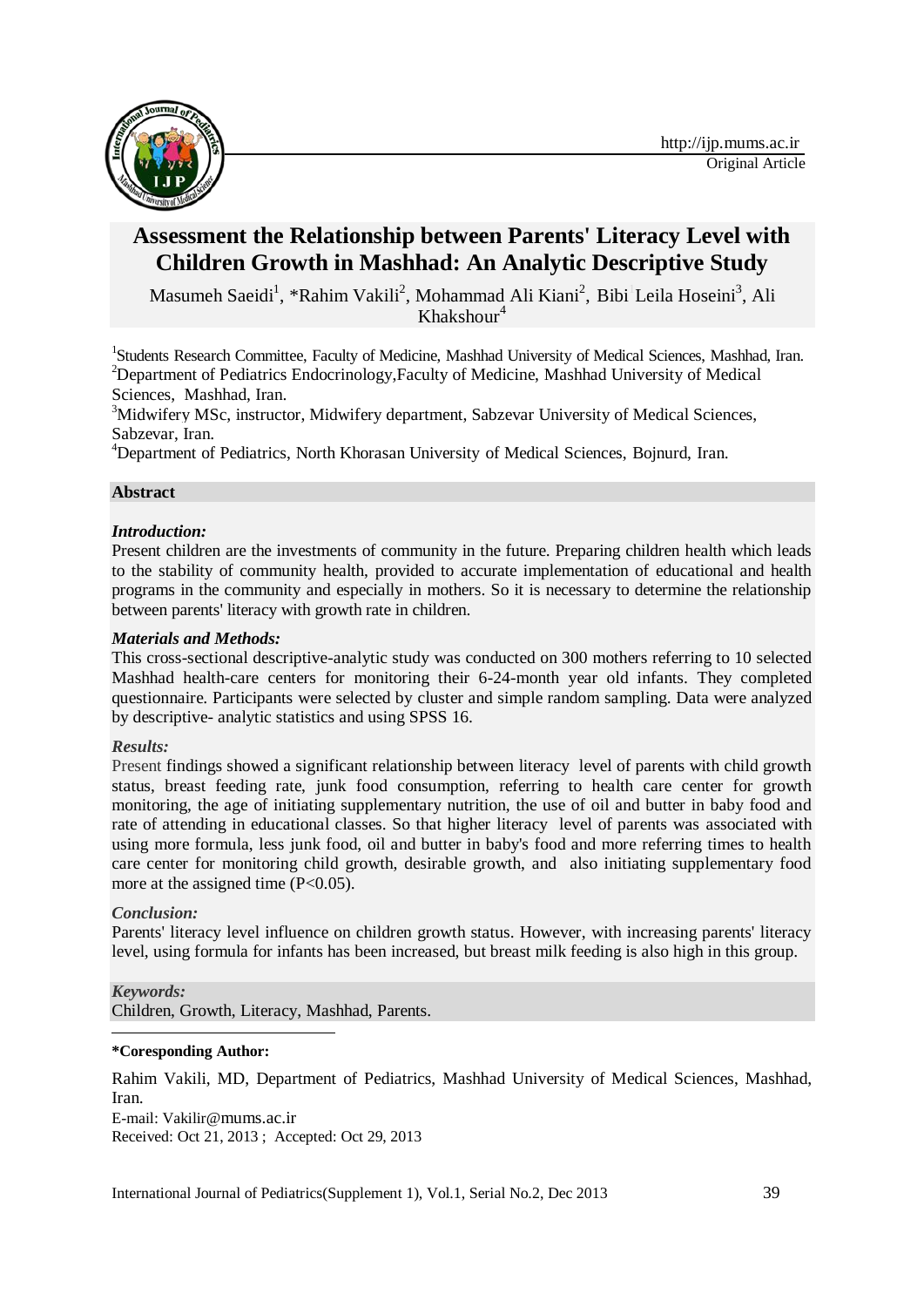# **Introduction**

Present children are the investments of community in the future. The present physical and psychotic health prepares them for managing future society. Accurate nutrition in the 2 first years of life will be the most important factor in preparing health, growth and development of children in the future. In the third world countries, mortality of children under 5 years includes significant rate of total mortality. The most important factor of mortality in these groups include: respiratory infections, diarrhea diseases and malnutrition (1-2).

Children who had improper nutrition, would be more ill and their disease would be longer. Growth rate in primary years of life and lack of necessary knowledge about proper nutrition of child are influencing factors in malnutrition incidence in children under 5 year. Children who had improper and insufficient diet in the first years of life, had lower IQ and were unable to do their homework in school  $(1,2)$ .

Assessments showed that Iranian children have appropriate birth weight, but they lose their weight slowly between 4-6 months of life. This is probably due to child's need to supplementary food, inappropriate pattern of supplementary nutrition and inaccurate habits of nutrition. Weight loss continues till 18 months of life due to insufficient health care and lack of necessary knowledge, after that although increasing weight parallels to reference percentile, growth curve always passes in lower level than middle curve (3). In this regard, physicians and health care givers and more importantly mothers should have deep and sufficient understanding and knowledge about different stages of children growth and development and their influencing factors. So this study aimed to assess the relationship between parents' literacy level with growth status of children.

# **Materials and Methods**

This cross-sectional descriptive-analytic study was conducted on mothers referring to Mashhad health-care centers for monitoring their 6-24-month year old infants. Sample size calculated 300 mothers. Participants were selected by cluster and simple random among 10 selected health-care centers. 30 mothers entered the study randomly in each health care center. The researchers referred to the research settings and after coordination with the center's manager, introduced the research for the participants and obtained informed consents. Then they obtained required data by completing research tools. Research tool was a reliable and valid questionnaire which was confirmed by content validity and internal consistency Cranbach's alpha ( $\alpha$ =0.86) reliability.

The questionnaire consists of 2 parts: personal characteristics and demographic information, and questions relating to knowledge assessment about influencing factors on child growth. After gathering data, they were coded and analyzed by descriptive and analytic (Analysis of variance (ANOVA), t-test, chi-square) statistics and confidence interval 95% by SPSS-16.P<0.05 was considered significant.

# **Results**

300 mothers who were qualified the inclusion criteria were assessed. 49% of mothers had boys and 51% had girls Table1 Shows frequency of participants' demographic variables. Mothers who had academic educations, referred more times to health care center to receive prenatal care, had more desirable weight gain in pregnancy and attended more in educational classes than the others  $(P=0.000)$ .

Formula consumption was more in mothers with academic education and breast milk feeding was more in mothers with junior high school ( $P=0.000$ ) (Table 2).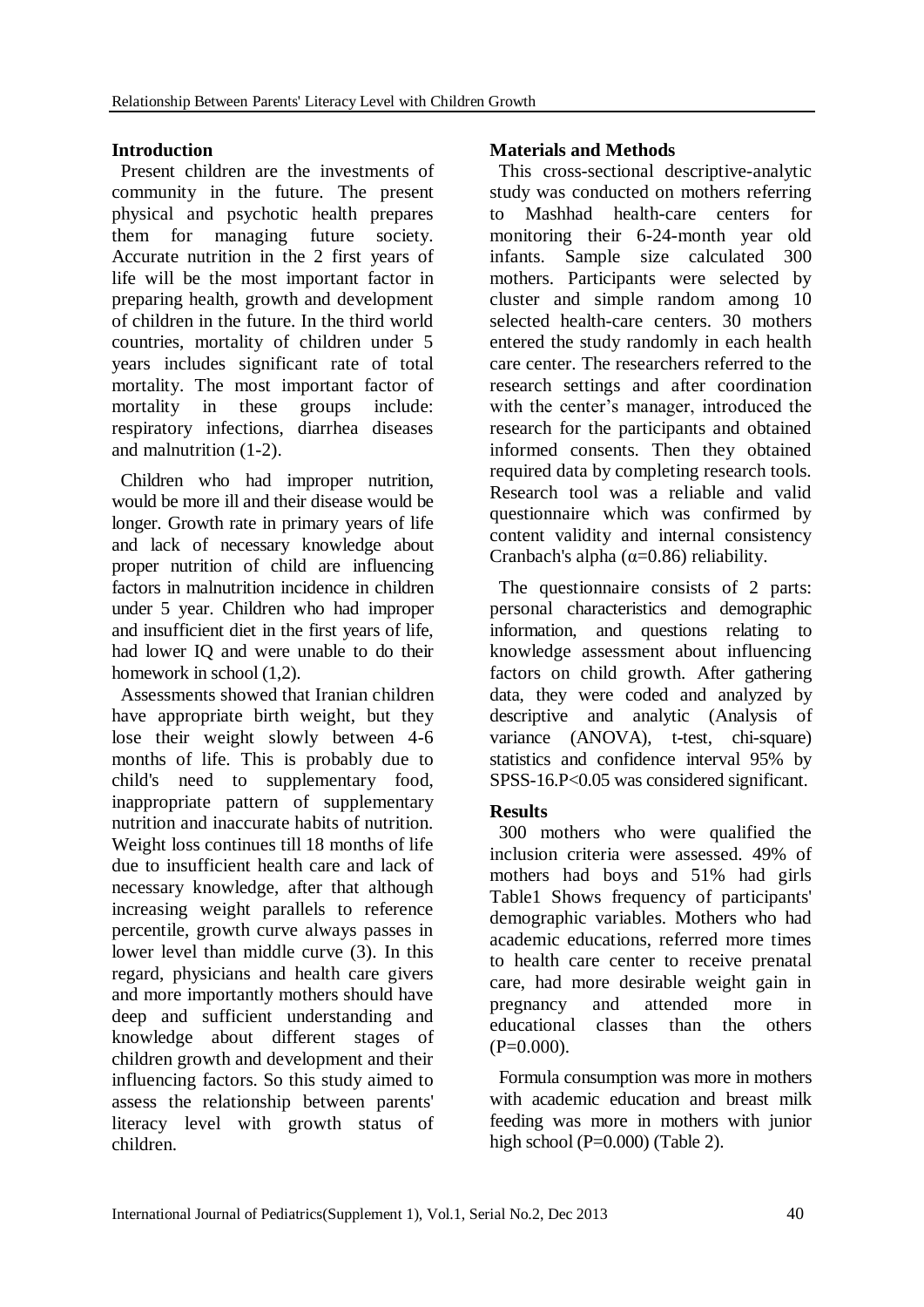Findings showed that rate of junk food consumption was more in mothers with primary education than the others  $(P=0.000)$ .

| <b>Variables</b>            | Frequency      | Percent        |
|-----------------------------|----------------|----------------|
| Child growth status         |                |                |
| Desirable                   | 260            | 86.7           |
| Growth retardation          | 31             | 10.3           |
| Horizontal                  | 9              | $\mathfrak{Z}$ |
| <b>Mother's literacy</b>    |                |                |
| Primary                     | 46             | 15.3           |
| Junior high school          | 49             | 16.3           |
| High school                 | 150            | 50             |
| Academic                    | 55             | 18.3           |
| <b>Father's literacy</b>    |                |                |
| Primary                     | 40             | 13.3           |
| Junior high school          | 62             | 20.7           |
| High school                 | 146            | 48.7           |
| Academic                    | 52             | 17.3           |
| <b>Family income</b>        |                |                |
| Low                         | 41             | 13.7           |
| Moderate                    | 248            | 82.7           |
| good                        | 11             | 3.7            |
| Very good                   |                | $\overline{4}$ |
| <b>Baby's birth ranking</b> |                |                |
| first                       | 157            | 52.3           |
| second                      | 121            | 40.3           |
| third                       | 19             | 6.3            |
| 3 <                         | $\mathfrak{Z}$ | $\mathbf{1}$   |

**Table 1:** Frequency of Demographic Variables in participating mothers.

|  | Table 2: Frequency of children's nutrition types according to mothers' literacy level. |  |
|--|----------------------------------------------------------------------------------------|--|
|  |                                                                                        |  |

| <b>Pattern of nutrition</b><br><b>Literacy</b> | <b>Breast Milk</b><br>(BM) | Formula  | $BM + Caw$ milk | $BM + Formula$ | Total     |
|------------------------------------------------|----------------------------|----------|-----------------|----------------|-----------|
| Primary                                        | 33 (71.7)                  | 4(8.7)   | 4(8.7)          | 4(10.9)        | 46(100)   |
| Junior high school                             | 43 (87.8)                  | 0(0)     | 6(12.2)         | 0(0)           | 49 (100)  |
| Diploma                                        | 115(76.7)                  | 2(1.3)   | 19(12.7)        | 14(9.3)        | 150 (100) |
| Academic                                       | 41 (74.5)                  | 10(18.2) | 4(7.3)          | 0(0)           | 55 (100)  |
| Total                                          | 232(77.3)                  | 16(5.3)  | 33(11)          | 19(6.3)        | 300(100)  |

Using iron and multi-vitamin drops for children was more in diploma mothers than the others, and less in mothers with primary education than the others (P=0.000).Rate of drug application during pregnancy was more in mothers with primary education than the others  $(P<0.05)$ , and also in mothers whom their spouses had primary education (P=0.002). Adding oil

and butter to children food was more in mothers with primary education than the others (P<0.05), and also in mothers whom their spouses had academic education (P=0.000). Findings showed that rate of referring to health care centers for monitoring children growth was more in mothers whom their spouses had primary education, than the others  $(P<0.001)$  (Table 3).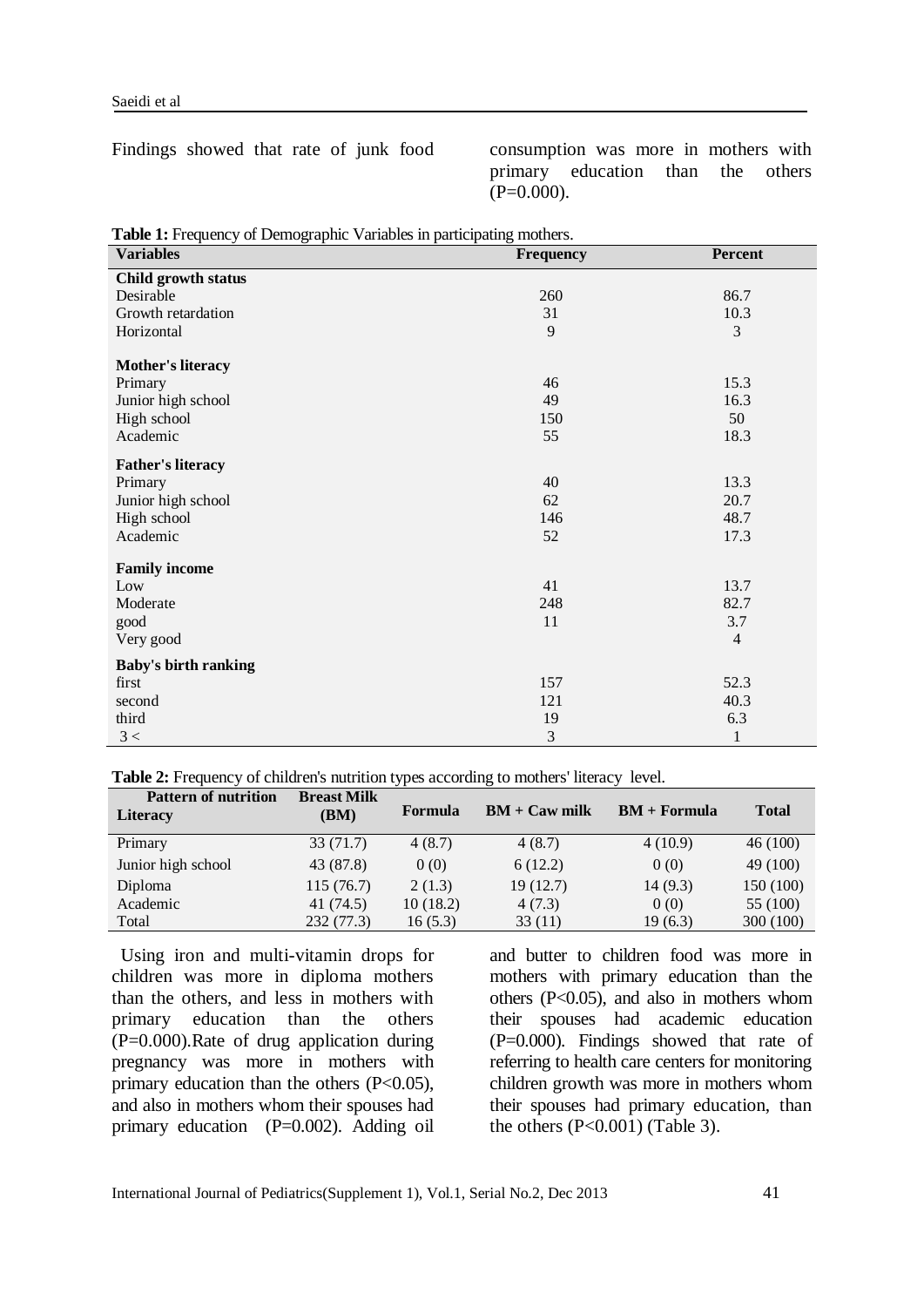Low birth weight  $(LBW)^{1}$  rate was more in children whom their fathers had primary education  $(P=0.004)$ .

Table 3: Frequency of mothers referring to health care centers for child growth monitoring according to mothers' literacy level.

| <b>Referring</b><br><b>Literacy</b> | Yes          | $\mathbf{N}\mathbf{0}$ | <b>Sometimes</b> | <b>Total</b> |
|-------------------------------------|--------------|------------------------|------------------|--------------|
| Primary                             | 35           | $\theta$               | 11               | 46           |
|                                     | (76.1)       | (0.0)                  | (23.9)           | (100)        |
| Junior<br>high<br>school            | 37<br>(75.5) | 5<br>(10.2)            | 7<br>(14.3)      | 49<br>(100)  |
| Diploma                             | 138          | $\mathfrak{D}$         | 10               | 150          |
|                                     | (92.0)       | (1.3)                  | (6.7)            | (100)        |
| Academic                            | 51           | 4                      | $\Omega$         | 55           |
|                                     | (92.7)       | (7.3)                  | (0.0)            | (100)        |
| Total                               | 261          | 11                     | 28               | 300          |
|                                     | (87)         | (3.7)                  | (9.3)            | (100)        |

# **Discussion**

 In the present study, 65% of mothers had knowledge about suitable age of initiating supplementary nutrition. Since brain growth after fetal period occurs most in the first year of life, the importance of appropriate and accurate nutrition in children's growth, mental and physical health, learning and their efficacy is undeniable. So it is necessary to consider more importance to nutrition and nutrient types which are available for children in order to preparing children security and health (1,2,4).

Our findings showed that 80.7 % of mothers had been used iron and multivitamin drops for their children, which is nearly consistent with Nik Niaz findings (5). Previous studies have shown that lack of supplementary drops esp. iron leads to reduction of IQ and learning ability, physical growth disorder and finally decreasing mental and physical abilities, in addition to iron deficiency anemia (1,2).

Imani's findings showed no significant relationship between age of initiating supplementary nutrition with child ranking and mother literacy (6), which is inconsistent with the present study's findings.

The present study's findings showed a significant relationship between parents' literacy level and place of residence and births' interval with children growth status. This finding is in accordance with Halakouyi's findings (7).

The present study's findings are consistent with Soheili azad's findings (8) about births' interval and duration of breast milk feeding, and also in accordance with Alavi Naieni (9), Karimi, Teimouri, Kabiri findings (10-12).

Our study findings were consistence with Keighobadi findings (13) in relation to a significant relationship between mother's literacy levels with education of nutrition to mothers.

Our findings showed no significant relationship between birth weight, age of initiating supplementary nutrition and child gender with children growth status, which is inconsistent with Alavi Naeini's findings about child gender and family income (9) and Keighobadi's findings about birth weight (13), and Teimouri's findings about adding oil to child's food (11), and Kabiri's study about child gender and economic status (12).

The present study showed that 34.3% of mothers attended in educational programs of health care centers regularly, which is inconsistent with Barzegar's findings who reported just 2.3% of families attended in these programs (14). These differences may be due to the presentation of new and various information by a modern educational method in health care centers of Mashhad, and more interest of mothers to these programs.

# **Conclusion**

Parents' literacy level influence on children growth status. However, with

**.** 

 $^{1}$ LBW: <2500 g